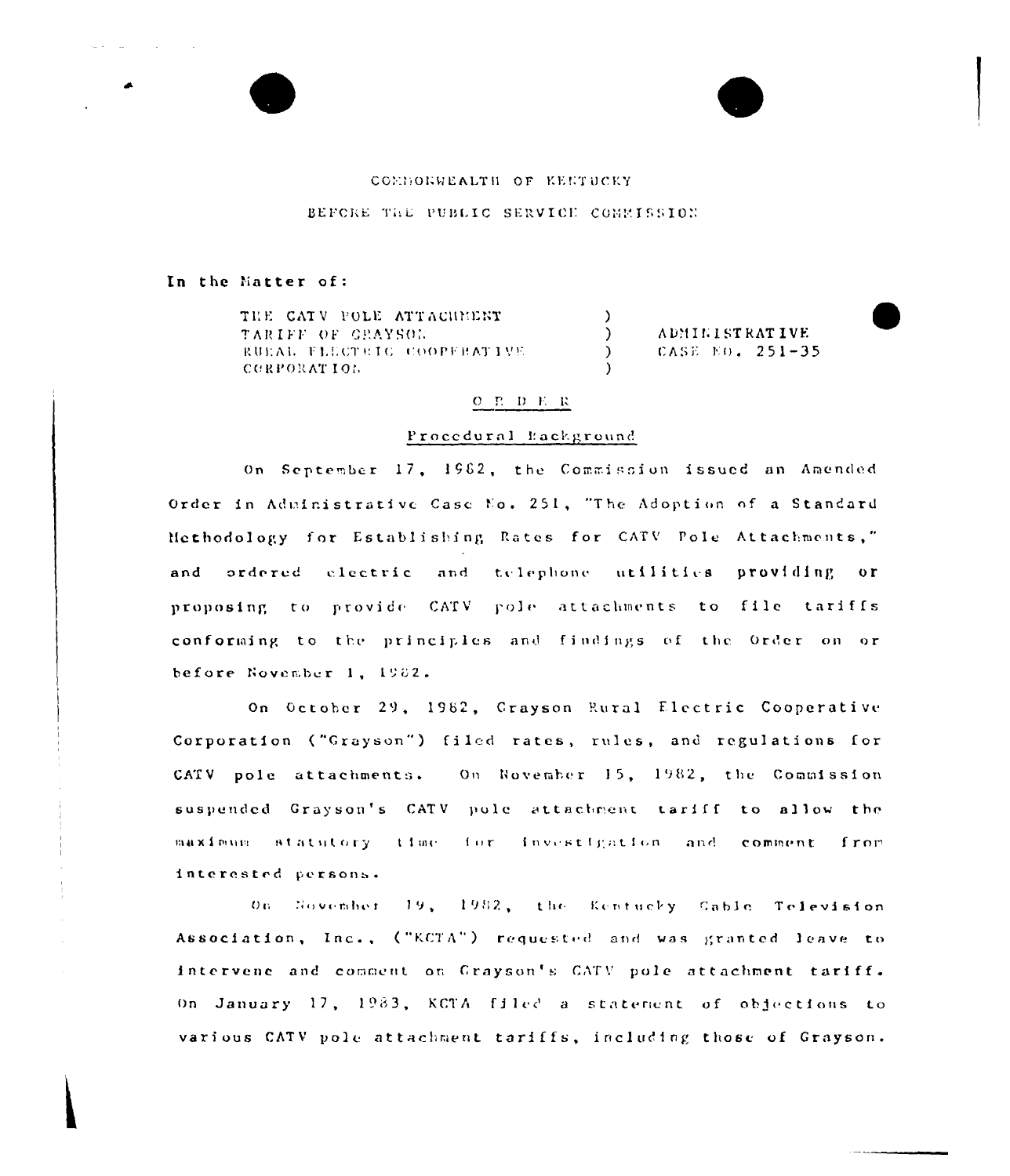On April 5, 1983, the Commission received an extension of time in which to consider Grayson's CATV pole attachment tariff.

# Findings

The Commission, having considered the evidence of record and being advised, is of the opinion and finds that:

1. Grayson's rules and regulations governing CATV pole attachments conform to the principles and findings of the Commission's Amended Order in Administrative Case No. 251, and would be approved, except for the following objections:

- (a) Billing: The late payment provision should be the same as that applied to other customers of Grayson.
- (b} KCTA ob)ects to tariff provisions which disclaim liability for loss or damage resulting from Grayson's transfer of CATV facilities when the CATV operator has not made the transfers according to the specified timetable. This is a reasonable objection, and Grayson should only disclaim liability in such instances for any consequential damages such as loss of service to CATV customers.
- (c) KCTA ob)ects to indemnification and hold harmless provisions which require indemnity from the CATV operator even when Grayson is solely liable. This is a reasonable objection, and should be corrected in the tariff. Grayson may require indemnification and hold harmless provisions in

 $-2-$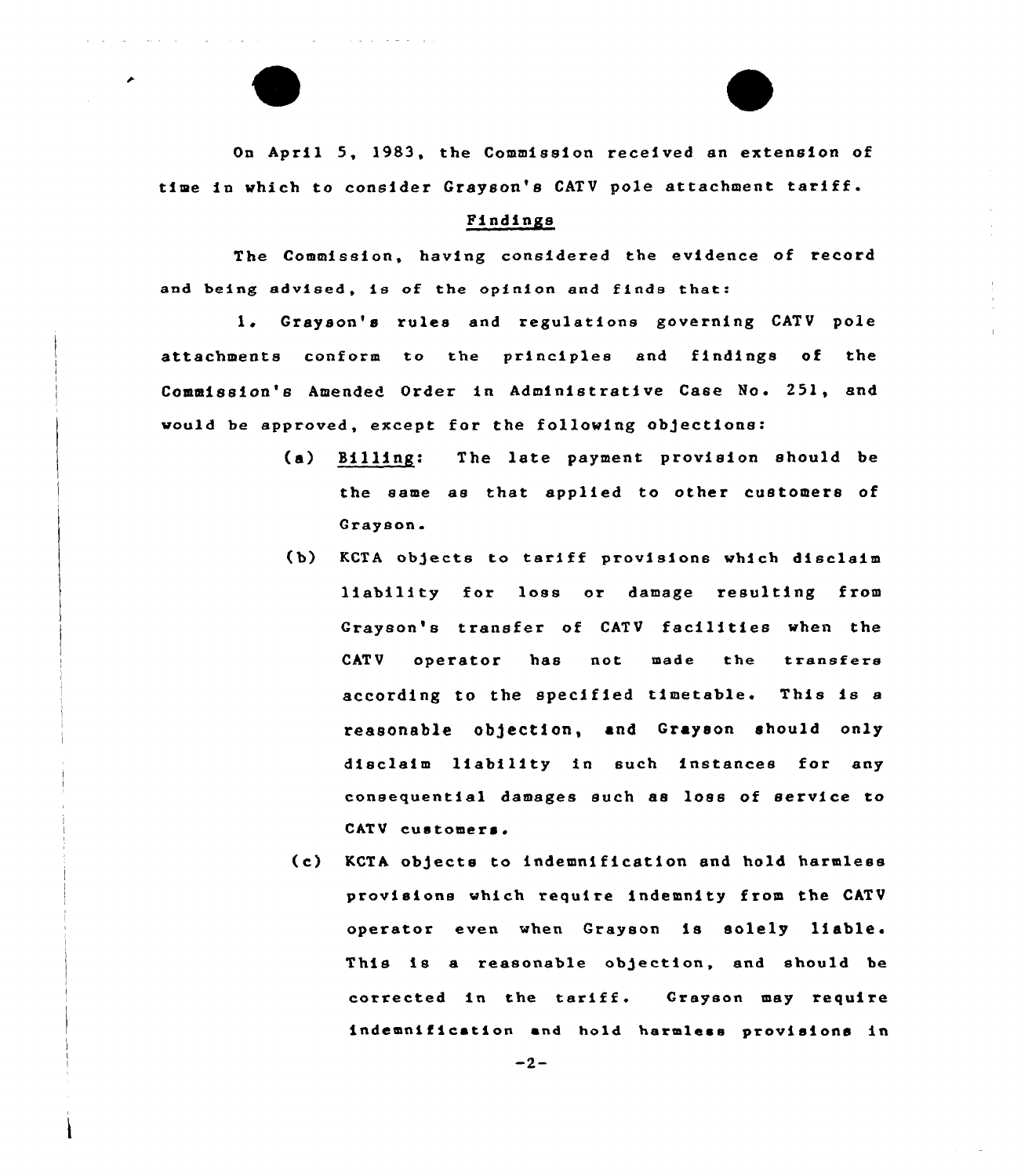cases of alleged sole or joint negligence by the CATV operator, but cannot require same merely because of the existence of CATV attachments and equipment on Grayson's poles

(d) KCTA objects to lack of tariff provisions vhich would provide for reduction or lifting of bonding requirements after the CATV operator has proven to be a reliable customer. This is <sup>a</sup> reasonable objection. If <sup>a</sup> bond is furnished by the CATV opexator to assure performance of xequired indemnity and hold harmless provisions, such bond should be in a form and amount reasonably calculated to cover the undertakings specified during the "make-ready" and construction phases of the CATV system's operation.

The amount of the bond may be reduced after the CATV operator has proven itself to be <sup>a</sup> reliable utility customer. Allowance of such reduction should not be unreasonably denied.

(e) KCTA objecte to provisions disclaiming liability if the CATV operator is ever prevented from placing or maintaining attachments on Grayson's poles, or if CATV service Le ever interrupted or television service interfered with, This objection ie reasonable, although Grayson may have tariff provisions disclaiming liability if the inability of the CATV operator to make

 $-3-$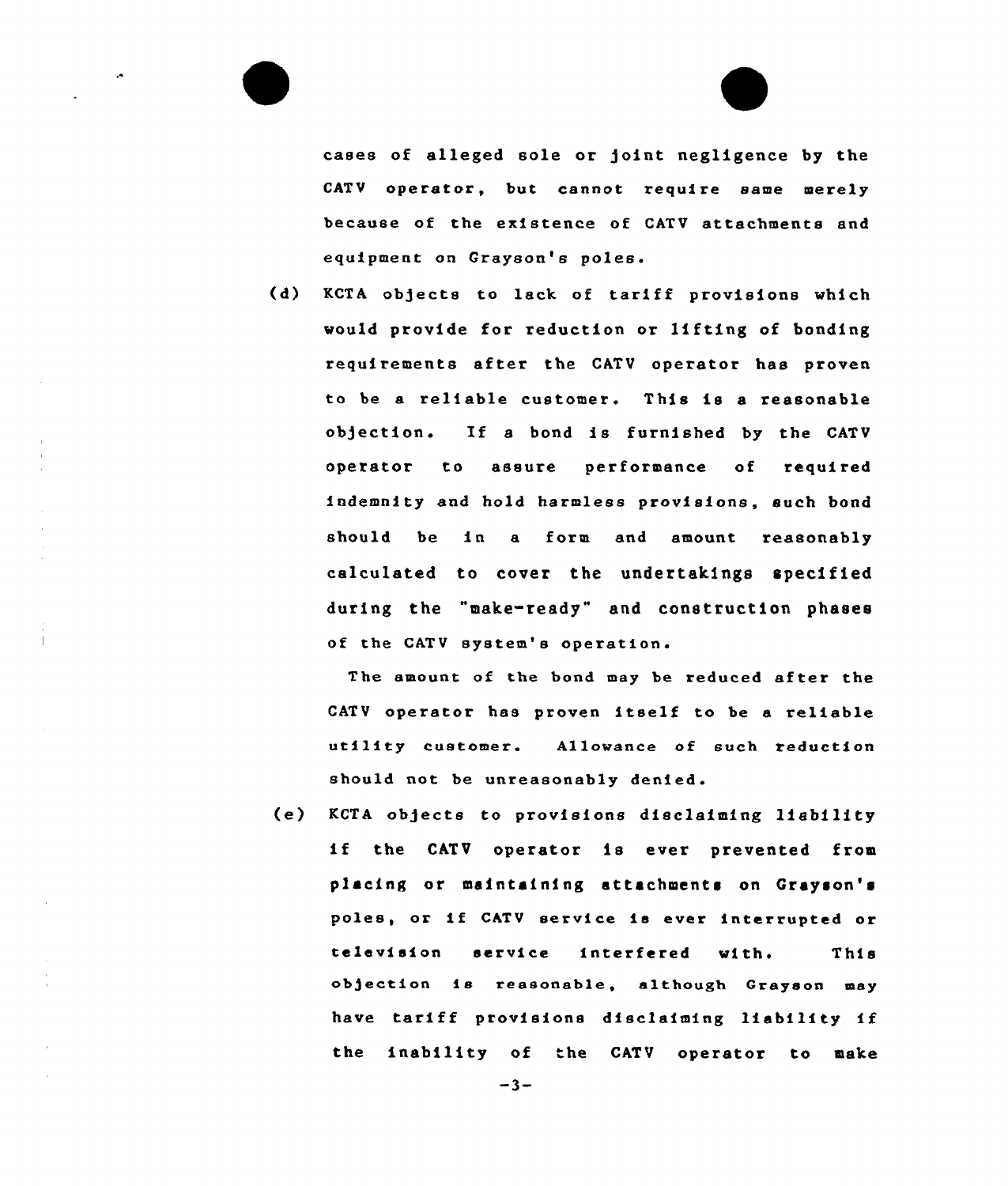

attachments is not the fault of Grayson, as when municipal franchises or right-of-way must be acquired by the CATV operator prior to making pole attachments.

Similarly, Grayson may not require that it be held harmless when its own negligence results in damage to CATV lines and equipment or interference with CATV service, but may require that it be held harmless when such conditions are caused by situations beyond its control.

(f) KCTA objects to provisions which require <sup>a</sup> penalty fee at double the normal rate for changes necessary to correct substandard installations by CATV operators. Specifically, KCTA states that while the Commission's Order in this matter authorizes double billing for unauthorized, substandard attachments, it makes no provision for substandard, but authorized installations.

This obgection is unreasonable. While the CATV operator may obtain authorization to make attachments, this can in no way relieve the operator of the responsibility to insure that attachments are made in a safe manner which adheres to applicable codes such as the National Electric Safety Code.

(g) Abandonment by the Utility: Grayson's provision allowing the CATV operator only 48-hours' notice

 $-4-$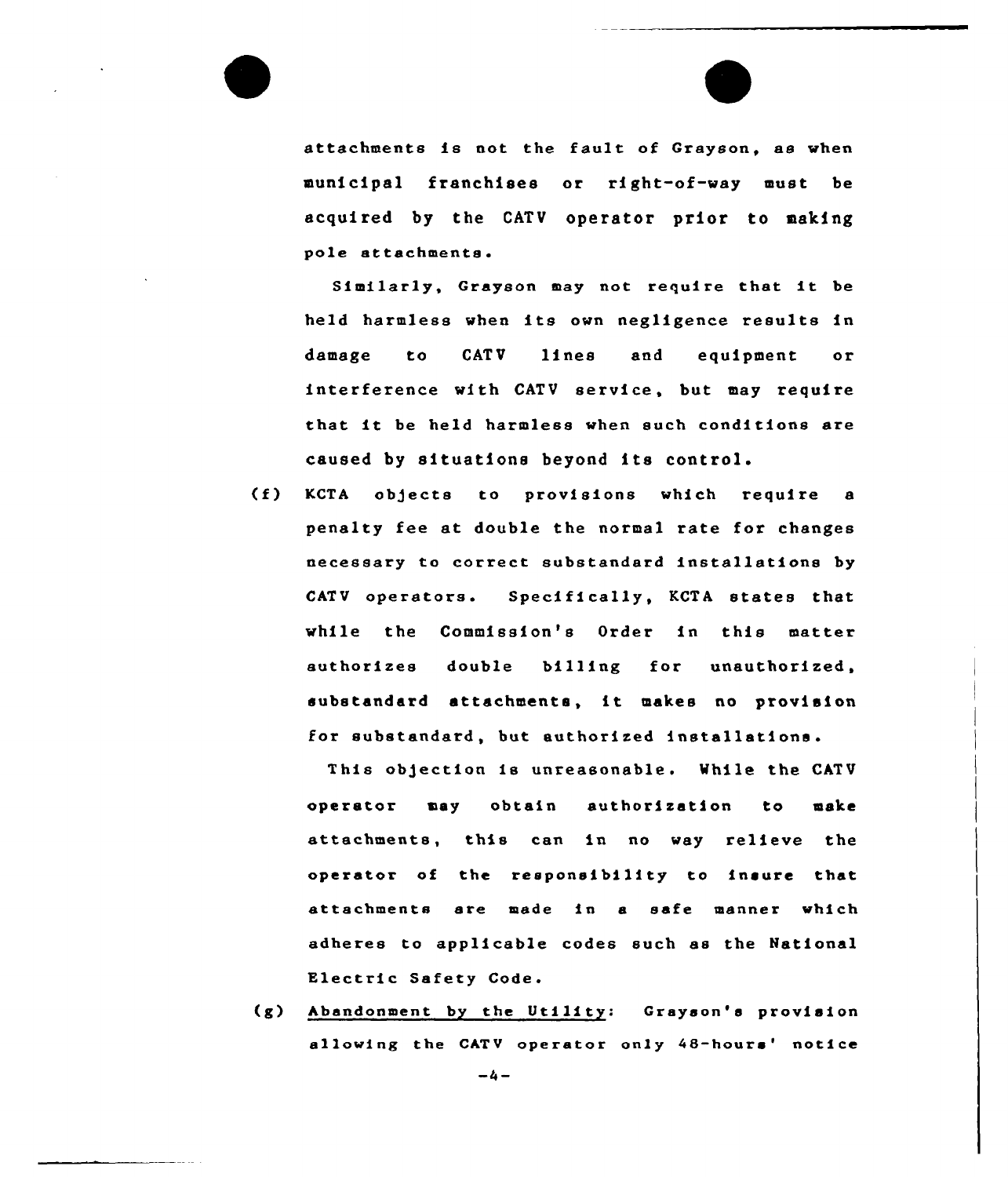when it desires to abandon <sup>a</sup> pole is unreasonable. The CATV operator should be informed of such abandonment as soon as possible, but in any event should have at least 30-days' notice if no other pole is available or planned to be installed by Grayson.

- (h) Abandonment by the CATV Operator: Grayson's tariff provision requiring the CATV operator to pay rental for the then current year is unreasonable. Just as with any othex customer, the CATV operator can only be held responsible for rental for the then current month when the CATV operator abandons the pole.
- (i) Grayson's tariff proposes that it may terminate service to the CATV operator if the bill is not paid within 20 days of the mailing date. The tariff should be amended to conform to the Commission's regulations concerning discontinuance of service to electric customers.

2. Grayson should be allowed to substitute 1982 Annual Report information to adjust its annual carrying charge, if the information is available and filed with the Commission.

3. Grayson's calculation of its ennual carrying cost should be modified to exclude interest expense, as this is covered by the "cost of money" component.

4. KCTA objected to Grayson's grounding attachment rate.  $KCTA$ 's objection is reasonable. The annual charge for a

 $-5-$